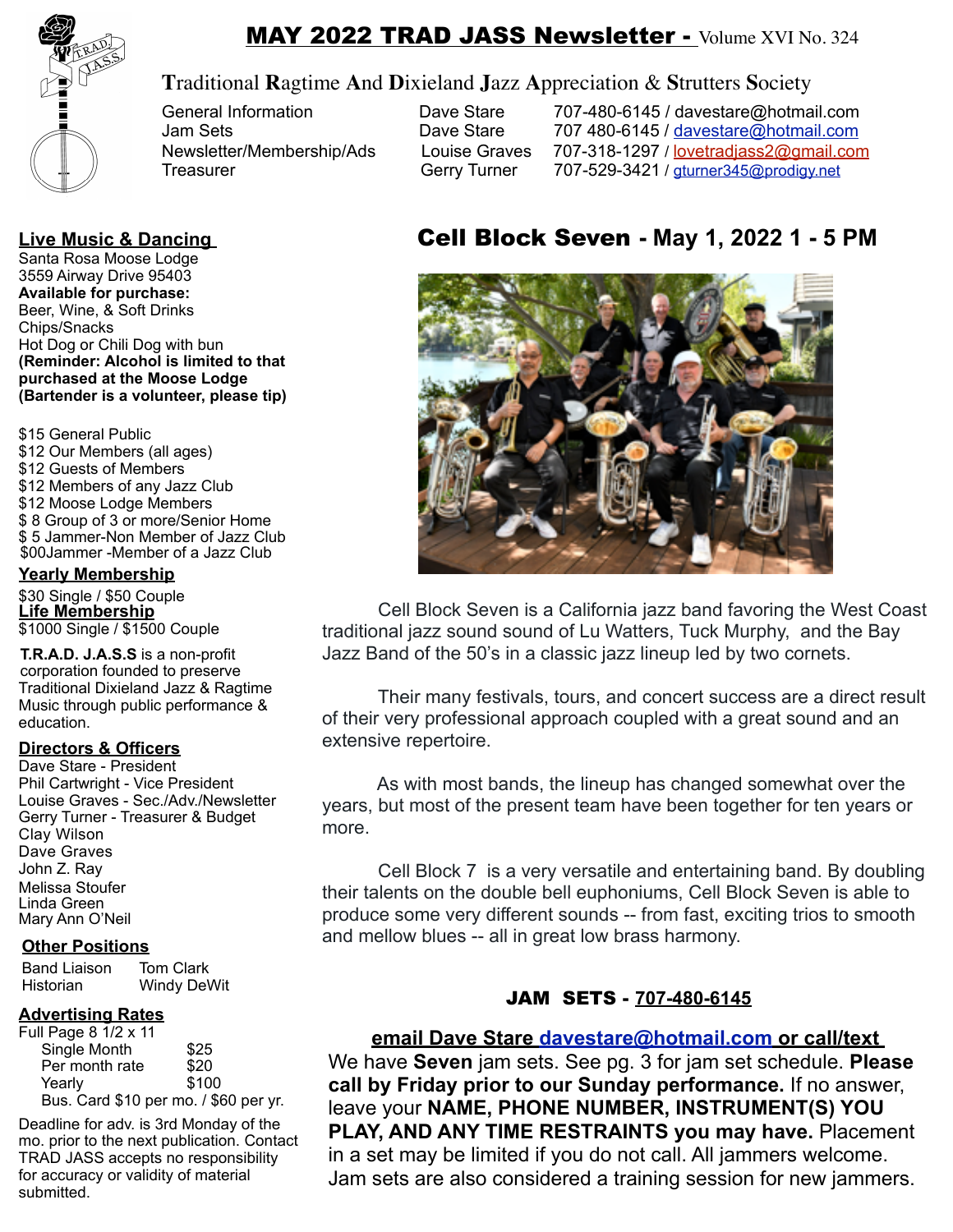# **Notes from the Gig by Mike Slack of the SF Feetwarmers**

 First some background. As a teenager in the UK, I had listened to LPs of King Oliver's Dixie Syncopators; wonderful recordings of Snag It, Someday Sweetheart, Too Bad, Deep Henderson, Sugar Foot Stomp, Sobbin' Blues and more.

Reading the liner notes I knew that the drummer was Freddie Moore.

 In New York in the 70s, I played gigs in the East Village with Graham Stewart's Gas House Gang. I was totally in awe of the drummer, the same Freddie Moore who decades back had recorded with Oliver!

Freddie's drumming was flawless, propulsive and swung like crazy. He was more than a musician; he was an entertainer. He sang Ugly Chile and Snowball My Honey. In many ways he was a Vaudeville performer.

On a drum solo, he often had at least one drum stick in the air, another sideways in his mouth, his eyes were popping and he was so clearly having a good time. For me, playing with him was a delight, an incredible honor.

But Freddie was not an easy guy to chat to during the breaks.

"How's it going?

"Fine"

"Getting plenty of gigs Freddie?"

"Yeah"

"Hows the wife Freddie?"

"Fine"

What I really wanted to ask was .... Can a white kid from England learn to play the blues? ... but I knew that was a non starter. Months later I hit the jack pot.

"Freddie, how's your wheels man?"

"Hey kid, you gotta come out and see. She is looking gorgeous, my white walls, they just been repainted. And she had a new wax job yesterday."

So for the rest of the break I was out on 1st Ave with Freddie and his vintage Lincoln.

He put hood up and the engine was so clean you could eat your supper off of it.

So from that day on I didn't bother asking dumb questions cause I knew I would get a big grin with "Hows the Lincoln? She purring along OK?"

Freddie was special, he was a link to the jazz of the twenties, a link to the great King Oliver.

## **JAM SET MAIN ROOM**

*Who Were Those Musicians in APR*

| $1:00 - 1:25$ | Jam Set              |
|---------------|----------------------|
| 1:30 - 2:20   | <b>Featured Band</b> |
| 2:20 - 2:45   | Jam Set              |
| 2:50 - 3:40   | <b>Featured Band</b> |
|               |                      |
| 3:40 - 4:05   | Jam Set              |
| 4:10 - 5:00   | <b>Featured Band</b> |

# IN THE BAR

(The bar is closed for drinks)

| Jam Set | 1:40 - 2:10   |
|---------|---------------|
| Jam Set | $2:20 - 2:50$ |
| Jam Set | $3:00 - 3:30$ |
| Jam Set | $3:40 - 4:10$ |

**Trumpet/Cornet:** Charles Newman, Richard West, Steve Schaffer, **Trombone:** John Z. Ray, Werner Schwan **Reeds:** Linda Green, Johathan Marlow **Drums: Piano:** Peter Martin **Banjo/Guitar:** Phil Cartwright, Linda Green, Clay Wilson, John Rothfield **Tuba/Bass:** Gerry Turner **Vocal:** John Z. Ray

**SPECIAL EVENTS**

SEP 2, 2022 **Hot Jazz Jubilee** Sacramento, CA

SEPT 29 - OCT 2 Redwood Coast Music Festival Eureka, CA.

NOV 23 - 27 San Diego Jazz Festival San Diego CA.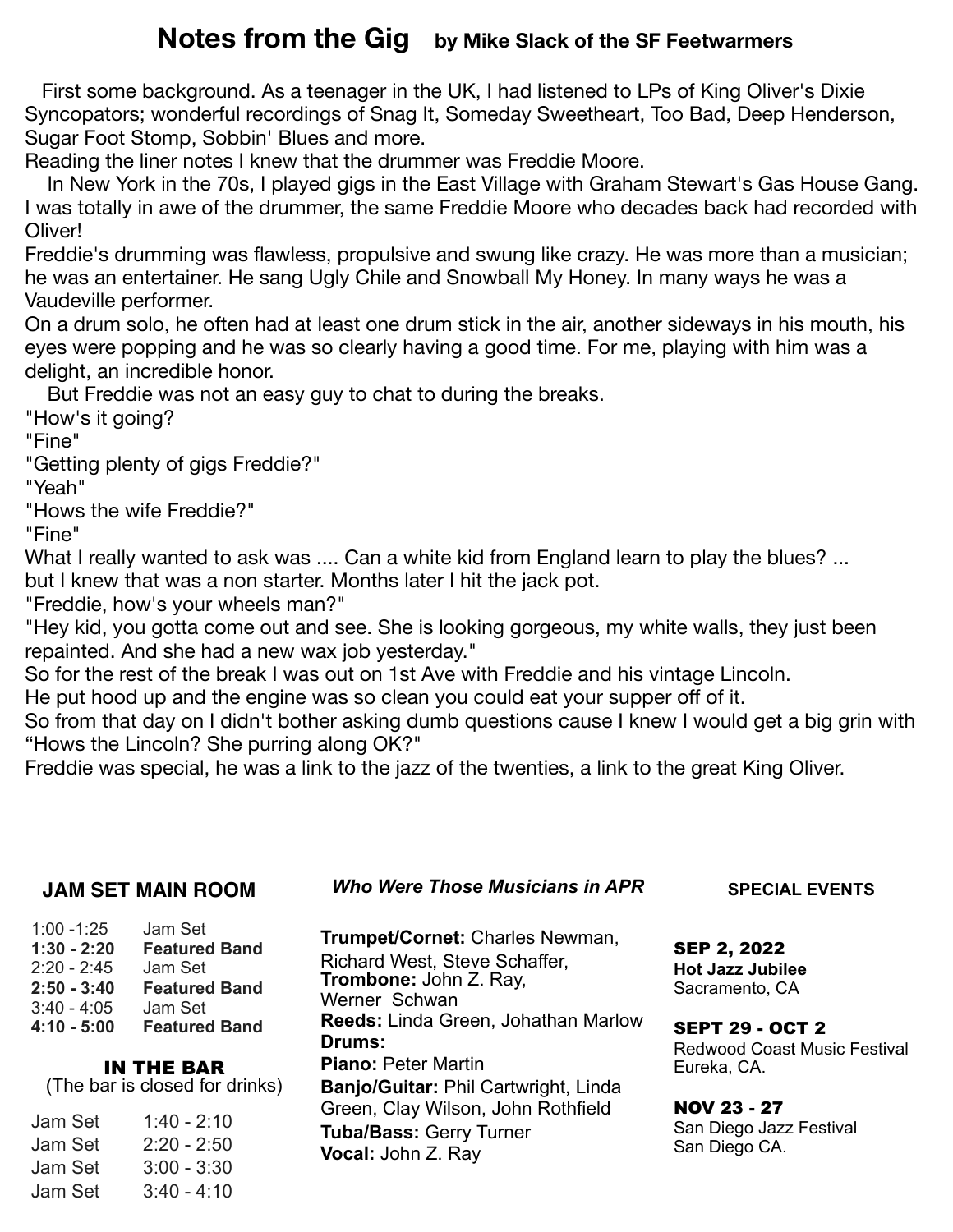|         | JUNE 5TH DON NEELEY'S RHYTHM ACES | <b>JULY 3rd</b> | <b>DARK</b> |
|---------|-----------------------------------|-----------------|-------------|
| AUG 7th | TBA                               | <b>SEPT 4th</b> | <b>TBA</b>  |
| OCT 2nd | TBA                               | <b>NOV 6th</b>  | <b>TBA</b>  |

### **Advertising Rates**

Full Page 8 1/2 x 11

 Single Month \$25 Per month rate \$20 Yearly \$100

Bus. Card \$10 per mo. / \$60 per yr.



## **Continuing opportunities to keep Traditional Jazz Alive:**

- Consider making a tax deductible contribution to Santa Rosa TRAD JASS. We are a 501(c)(3) tax exempt organization. Please use the lower half of this notice to make a contribution.
- Consider partially or wholly sponsoring your favorite approved band. Consider Bequest via will or trust **\*** The Consider an Endowment

TRAD JASS is incorporated in the State of California as a Domestic Non-profit Corporation, number C1530764 Our Employee identification Number is 3030032. ......................

The Internal Revenue Service has determined that the *Traditional Ragtime and Dixieland Jazz Appreciation & Strutters Society* (TRAD JASS) is a public charity under Section 509(a)(1) and Section 170(b)(1)(A)(vi) of the Internal Revenue Code, and is exempt from Federal Income Tax under Section  $\frac{1}{5}01(c)(3)$  of the Code.

Donors may deduct contributions to TRAD JASS as provided under Section 170 of the Code. Bequests, legacies, devises, transfers of gifts to TRAD JASS for its use are deductible for federal estate and gift tax purposes if they meet the applicable provisions of Sections 2055. 2106, 2422 of the Code. Check with your tax preparer, as individual circumstances may vary. *No goods or services were exchanged* 

Yes, I want to help TRAD JASS stay alive and keep live, danceable, and the truly indigenous American music;

Name

Address\_\_\_\_\_\_\_\_\_\_\_\_\_\_\_\_\_\_\_\_\_\_\_\_\_\_\_\_\_\_\_\_\_\_\_\_\_\_\_\_\_\_\_\_\_\_\_\_\_\_\_\_\_\_\_\_\_\_\_\_\_\_\_\_\_\_\_\_\_\_\_\_\_

Amount \$\_\_\_\_\_\_\_\_\_\_\_\_\_\_\_\_\_\_\_\_\_\_\_\_\_\_\_\_

You wish your gift to be used for:

• Club Expenses \_\_\_\_\_\_ or

• Sponsor your favorite approved band (Name of Band needed)

Mail to: TRAD JASS - P ,O, Box 2861 - Santa Rosa, CA 94905